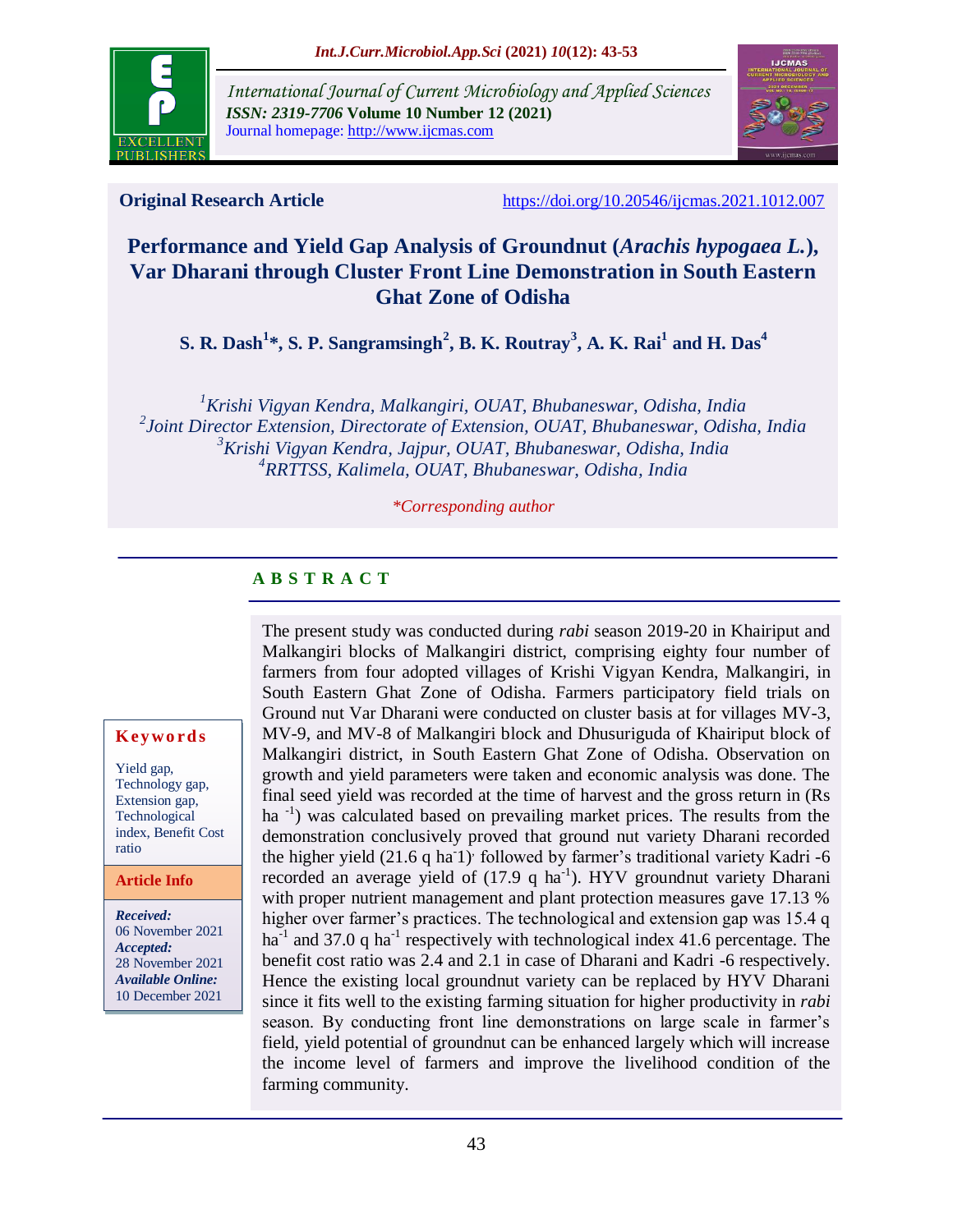# **Introduction**

Groundnut (*Arachis hypogaea* L.), is one of the most important crops among the different oilseed crops grown in India. Its oil is used for edible purpose also known as peanut, is a legume that ranks 6th among the oilseed crops and 13th among the food crops of the world. In addition to providing high quality edible oil (48–50%), easily digestible protein (26–28%), and nearly half of the 13 essential vitamins and 7 of the 20 essential minerals necessary for normal human growth and maintenance, it produces high quality fodder for livestock. Groundnut plays a significant role in the livelihoods of smallholder farmers. India is the largest producer of oilseeds in the world and the oilseed sector occupies an important position in the country"s economy. The country accounts for 12-15 per cent of global oilseeds area, 6-7 per cent of vegetable oils production, and 9-10 per cent of the total edible oils consumption (*FAO, 2011*). India imports about half of its domestic consumption needs of edible oils. The continuous increase in import of oilseeds crops specially groundnut and mustard occupies a prominent position in Indian oilseeds scenario.

Groundnut is an important oilseed crop of Odisha grown in both *kharif* and *rabi* season and cover an area of 247.69 ("000 ha) ha with production of 416.11 (000MT) and 1680 kg ha-1 productivity. The district Malkangiri has been considered as productively potential region of groundnut due to assured irrigation facilities, precise irrigation management and favorable soil and climate conditions. However, there is a wide gap between the Potential and the actual production realized by the farmers due to partial adoption of recommended package of practices by the growers. Based on farmers" reports, several constraints contribute to yield fluctuation on groundnut production, including: unreliable

rainfall; lack of high yielding disease tolerant varieties; pests and diseases; low producer prices; poor agronomic practices; and lack of institutional support (Bucheyeki *et al.,* 2008; Okoko *et al., 1998*). One of the major problems of groundnut production and processing is huge inefficiencies due to an uncertain production environment owing to rain fed cultivation, the low resource base of smallholder farmers and processors, and the low adoption rates of improved technology.

Technology gap i.e. poor knowledge about newly released crop production and protection technologies and their management practices in the farmers" fields is a major constraint in groundnut production. The production potential could be increased by adopting recommended scientific and sustainable management production practices with improved high yielding varieties and other critical inputs.

## **Yield Gap in Production**

Yield potential (Yp) also called potential yield, is the yield of a crop variety when grown with water and nutrients no limiting and biotic stress effectively controlled (Evans, 1993, Van Ittersum and Rabbinge, 1997). Researchers acknowledge the presence of yield gaps between potential and farm level yields across ecologies, regions, and countries (FAO, 2004) and yield gaps could be attributed to factors such as: biophysical, socioeconomic, policy and/or institutional, technology transfer, and linkage to agricultural experts. These gaps could be differentiated into three categories.

## **Gap I**

The gap between the theoretical yield and yield attained at experimental station- this serves as a guide in varietal breeding at research stations.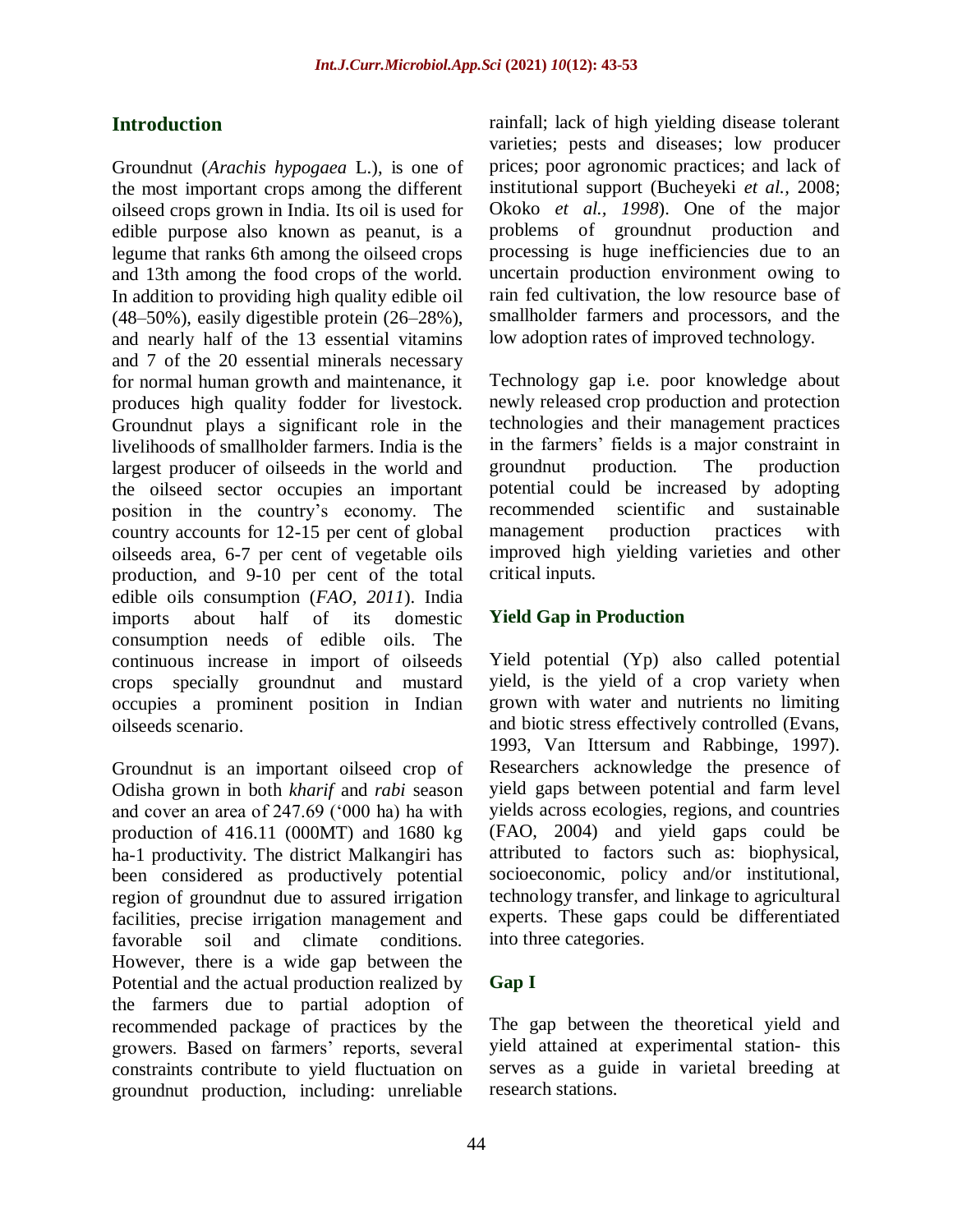## **Gap II**

The gap between the attainable yield at experimental stations and the potential yield realized at the farm level- normally attributed to factors that are non-transferable.

## **Gap III**

The gap between the potential farm yield and the actual yield realized by the farmersmainly attributed to management practices.

At the farm level, the most viable option is to narrow the gap between the potential and actual farm yields or Gap III. Nonetheless, this gap is not static. The yield gap enlarges with new technology development thus breeding of new groundnut varieties changes the yield potential. Hence, the actual groundnut yield at the farm level depends on management aspect that is associated with socioeconomic in addition to biophysical factors (Bindraban *et al.,* 2000). The yield gap is viewed as differences between achievable yield and the actual yield under optimal management practices. Yields of crops must increase substantially over the coming decades to keep pace with global food demand driven by population and income growth. Quantifying food production capacity on every hectare of current farmland in a consistent and transparent manner is needed to inform decisions on policy, research, development and investment that aim to affect future crop yield and land use, and to inform on-ground action by local farmers through their knowledge networks.

Front line demonstration is one of the important tools for transfer of technology. Conducting cluster front line demonstrations on farmer"s field help to identify the constraints and potential of the groundnut in specific area as well as it helps in improving the economic and social status of the farmers. Font line demonstration is a concept of field demonstrations evolved by in Indian Council of Agriculture and Research (ICAR) during the inception of Technology Mission on Oilseed crops during mid-eighties. The field demonstrations conducted under close supervision of scientists of the National agricultural Research System is called front line demonstration because the technologies are demonstrated for the first time by the scientist themselves before being fed into the main extension system of the state department of agriculture (Venkatasubramanian *et al.,* 2009). The main objective of front line demonstrations is to demonstrate newly released crop production technologies and its management practices in the farmers' field under different farming situations and at different agro-climatic regions. The newly and innovative technology having higher production potential under the specific cropping system can be popularized through front line demonstrations programme (Pokar, *et al.,* 2014). Keeping the above point in view, the Cluster Front Line demonstration (CFLD) on groundnut using improved production technologies was conducted with the objective of showing the productive potentials of the integrated production technologies under actual farm situation. The present front line demonstration was carried out by Krishi Vigyan Kendra, Malkangiri, under the supervision of agricultural scientists and the seeds of high yielding variety Dharani and other critical inputs were provided to the farmers by KVK to find out yield gaps between farmers practices (FP) and Recommended Practices (RP) under CFLD programme.

The present investigation was under taken for assessing the performance and yield attributing parameters and economic of return of HYV groundnut variety Dharani in Malkangiri district of South Eastern Ghat Zone of Odisha in comparison with farmers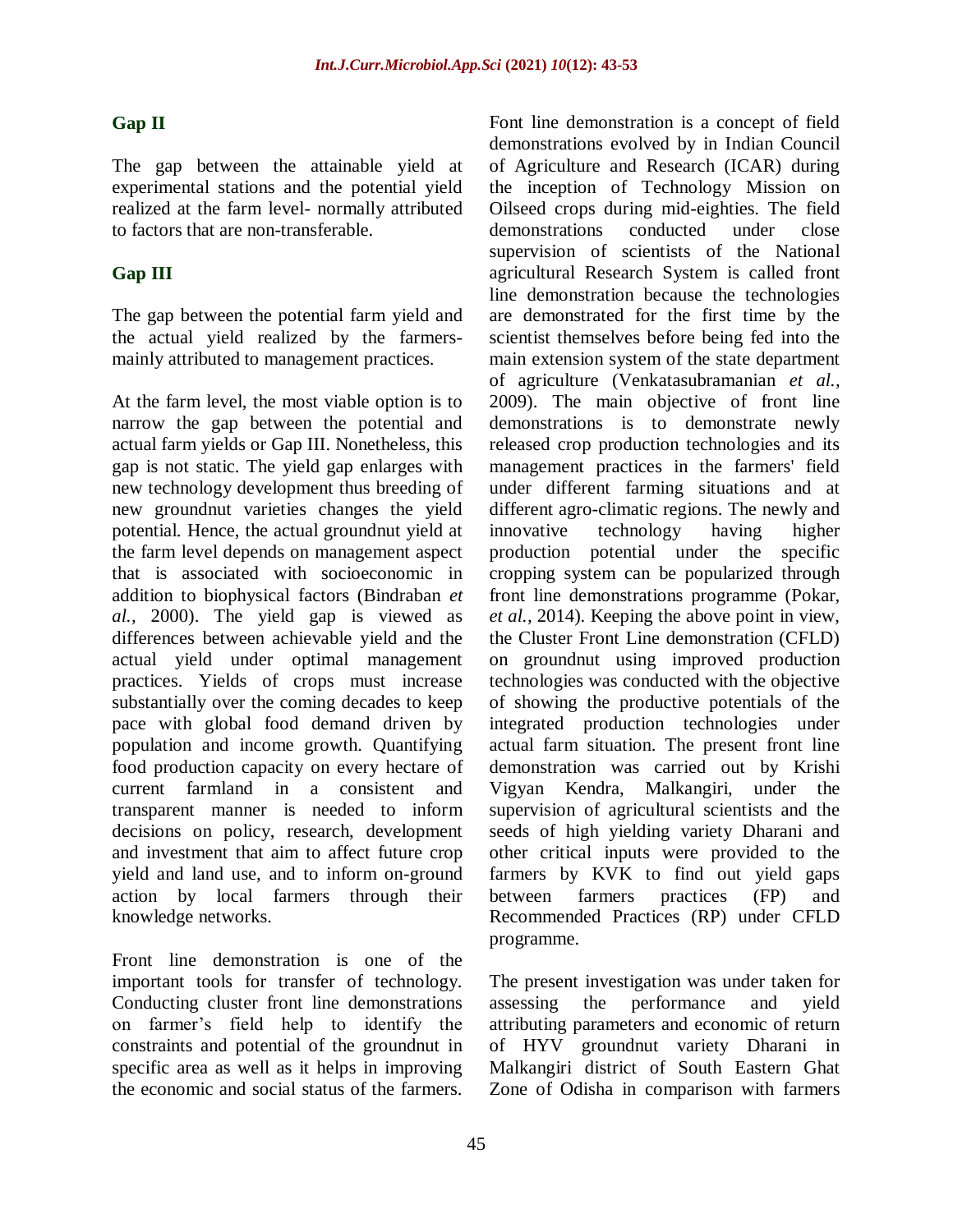cultivar (Kadri-6). The present study has been undertaken to evaluate the difference between demonstrated technologies vis-a-vis practices followed by the local farmers in Groundnut crop under actual farm situation.

## **Materials and Methods**

The study was carried out in operational villages of Krishi Vigyan Kendra (KVK), Malkangiri during *rabi* season in the year 2019-20. The demonstrations were conducted in four different adopted villages MV-3, MV-9 and MV-8 of Malkangiri block and Dhusuriguda of Khairiput block in cluster approach. The geographic location of the areas were Longitude-  $81^{\circ}75^{\circ}$ .333"E, Latitude-18 $^{\circ}$ 06'.278''N. and Longitude  $82^{0}16$ ''.197''E, Latitude- 18.303195N. 18<sup>0</sup>30".319"E.

Before conducting demonstration a list of eighty four farmers was prepared by conducting group meeting and specific skill training was imparted to the selected farmers regarding improved crop management aspects. Eight four numbers of front line demonstrations were conducted in four clusters. All the participating farmers were trained on various aspects of ground nut production technologies and recommended agronomic practices and certified seeds of groundnut variety Dharani were used for demonstration. The total area demonstrated was 40.0 ha and plot area of individual farmer was 0.2 to 0.4 ha. The soil of demonstration site was slightly acidic in reaction (pH-5.0 to 6.2) with sandy loam in texture and EC was 0.139 (dS m −1). The available nitrogen, phosphorus and potassium was between 185- 192, 19-21.5, 105-120.00 (Kg ha−1) respectively and available Sulphur was 26 to 35 (kg/ha) with medium level of (0.4 to 0.6 %) Organic Carbon. The crop was sown in under irrigated condition in the second week of January with irrigation at critical stages of the crop. The crop was raised with recommended

agronomic practices and harvested within 4th week of March up to 1st week of April.

Krishi Vigyan Kendra, Malkangiri conducted front line demonstration with following technologies in cluster approach and the technologies demonstrated were as follows: Popularization of high yielding Ground nut variety Dharani, Seed treatment with *Vitavax power* @ 2g kg**-1** seed, Line sowing with, soil test based fertilizer application and use of Sulphur 20 kg ha<sup>-1</sup> along with need based plant protection measures for sucking pest and pod borers. The field was ploughed two times and planking was done after each ploughing, Prior to sowing seeds were treated with *Vitavax power* @ 2g kg seed per kg of seed, and sown in line with spacing 25 x 10 cm and seed rate was 125 kg kernel per ha. Need based plant protection measures were taken, along with soil test based fertilizer application was done with fertilizer dose 20:40:40 kg. N:  $P_2O_5$ : K<sub>2</sub>O kg ha <sup>-1</sup>. Spraying of Thiomethoxam @ 6 gm/ 10 lit of water for sucking pest management, spraying of Triazophos + Deltamethrin @ 2.5 ml/lit for pod borer control was followed. The farmers" practices were maintained in case of local checks. The observations were recorded for various parameters of the crop. The field observations were taken from demonstration plot and farmers" plot as well. Parameters like, plant height (cm) number of pods plant<sup>-1</sup>,  $100$ seed weight (gm) and seed yield (q/ha) were recorded at maturity stage and the gross returns  $(Rs$  ha<sup>-1</sup>) was calculated on the basis of prevailing market price of the produce. The extension gap, technology gap, technology index along with B: C ratio was calculated and the data were statistically analyzed applying the statistical techniques. To estimate the technology gap, extension gap and technology index following formulae have been used. The data obtained from recommendation practices (RP) and famers practices (FP) were analyzed for evaluating extension gap, technological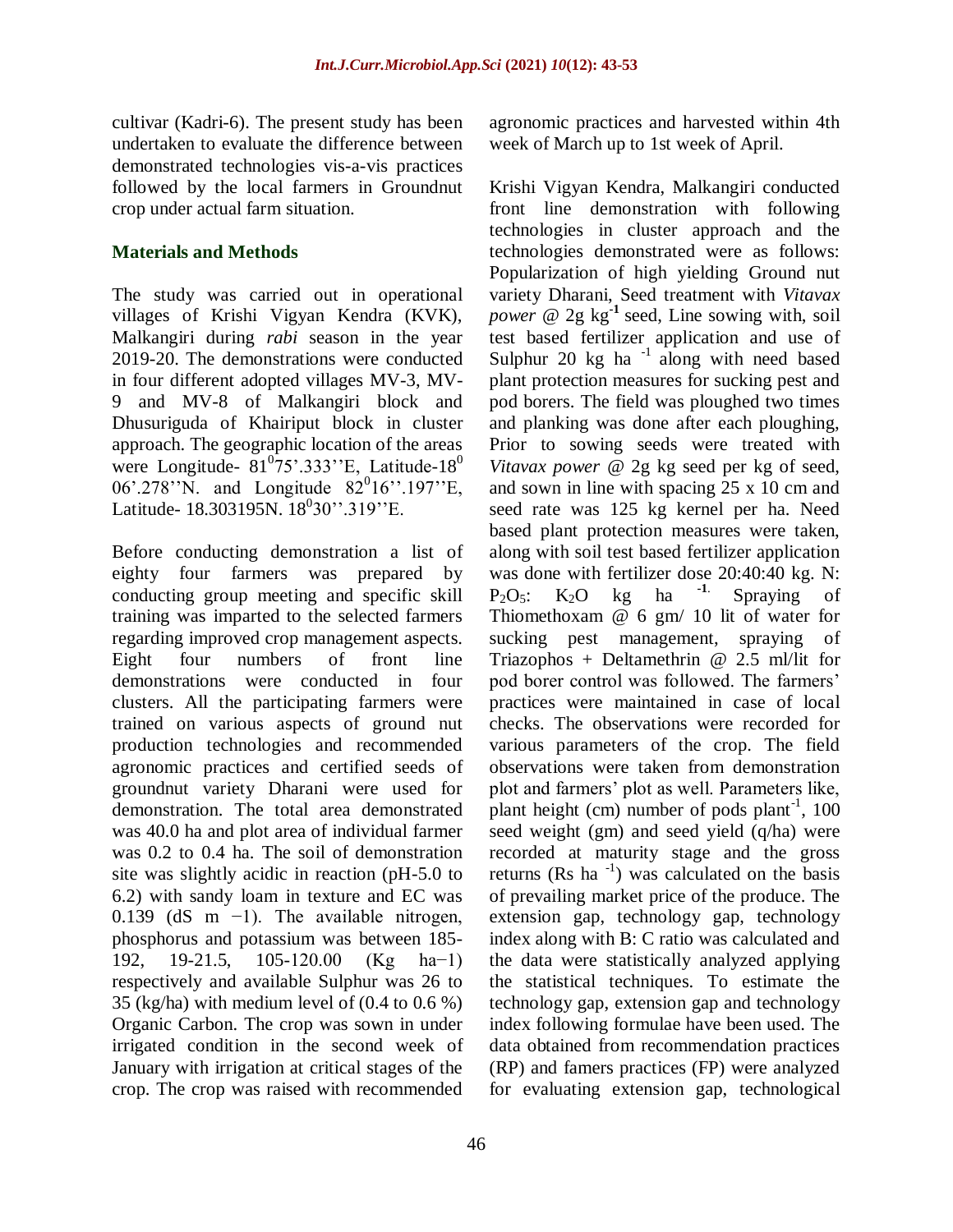gap, technological index and benefit cost ratio (Samui *et al.,* 2000) as given below. Finally the data were tabulated and analyzed by using percentage, mean, SD, "Z test " and regression analysis was done to draw the inferences using the standard procedure given by (Cochran W. G., Cox G. M., 1977) and (Panse, V. G. and Sukhatme, P. V. 1985).

Technology gap = Pi (Potential yield) - Di (Demonstration yield)

Extension gap = Di (Demonstration Yield) - Fi (Farmers yield)

Technology index Technology gap

 $=$  ---------------------  $\times$  100

Potential Yield

High yielding groundnut variety Dharani (TCGS 1043) with duration is 100-105 days was drought tolerant, withstands up to 35 days dry spell, uniform maturity, attractive pods, moderate stature, water use efficient, tolerant to stem and dry root rots was taken for demonstration (Radha Kumari C. and Sahadeva Reddy B. 2019). The average pod yield of Dharani variety is  $3700 \text{ kg}$  ha<sup>-1</sup>, with shelling percentage 75% and oil content 50 %.

### **Results and Discussion**

The results of the present study as well as relevant discussions have been presented under following sub heads.

### **Differences between farmer's practices and Technology demonstrated**

The major differences were observed between demonstration package and farmer"s practices are regarding recommended varieties, seed treatment, soil test based fertilizer application, method of integrated weed management and plant protection measures. The data of Table 1

showed that under the demonstrated plot only recommended high yielding variety, seed treatment and need based plant protection chemicals, herbicides were used by the farmers and all the other package and practices were timely performed by the farmer. It was also observed that farmers were unaware about balanced fertilizer application, seed treatment and use of micronutrient Sulphur for enhancing the oil content and weed management practices in groundnut. The findings are in corroborated with the findings of (Singh and Chaudhury, 1995), (Katare *et al.,* 2011) and (Jat *et al.,* 2011).

The data on crop growth parameters as reported in Table 2 indicated that the number of pods per plant in Dharani under demonstration was 22 as compared to 16 in case of Kadri-6, which was 37 % higher. Among the two varieties Dharani achieved average plant height 24.9 cm followed by 21.8 cm in Kadri-6 in farmers practices. The parameters like more plant height and more number of pods per plant and seed weight were the attributing factors for higher yield in Variety Dhrani.

The result indicated that average pod yield of groundnut Var Dharani and Kadri-6 was 21.59 q ha<sup>-1</sup> and 17.9 q ha<sup>-1</sup> respectively which was 17.13 percentages higher. The probable reason might due to genotype, more plant height and lesser incidence of root rot disease coupled with higher number of pods plant<sup>-1</sup> resulting higher pod yield and concurrence with the findings of (Kumari and Reddy, 2019).

The calculated  $Z'$  value (7.89) was found to be significant. It was concluded that the yield of groundnut Var Dharani was significantly higher as compared to farmers' Variety Kadri-6 under this demonstration. The results of this study were in line with the results of the study conducted by (Punithavathi M. *et al.,* 2021)**.** It may be observed from the table that all the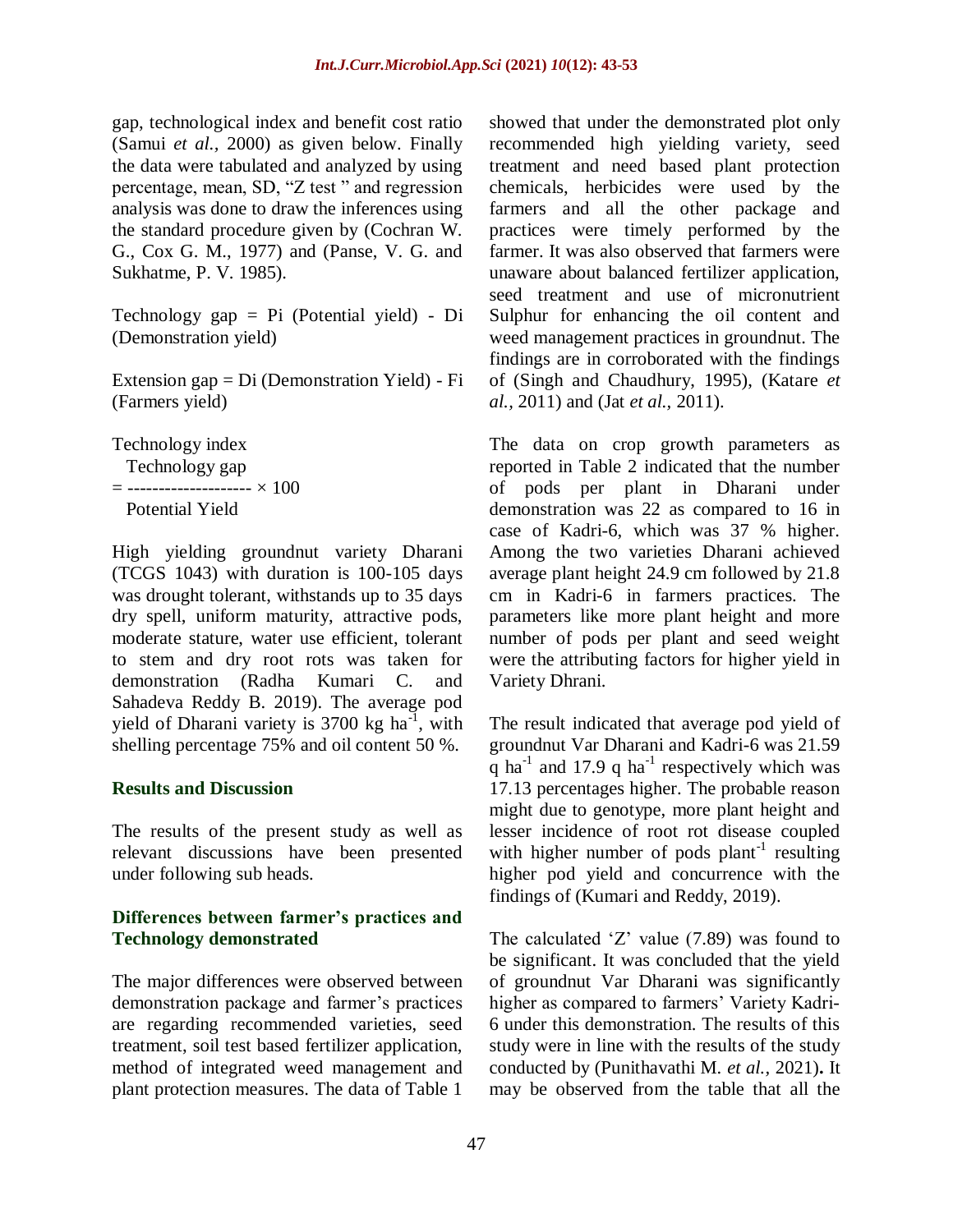independent variables explained for about 70.4 percent variation in pod yield of ground nut under demonstration. Further F test was observed to be significant at 0.05 level of probability. But on application of t test of significance the coefficient of regression (bvalue) was found to be significant for parameter variables like no of pods per plant, 100 Kernel wt, and Haulm Yield. Hence it was concluded that higher number of pods plant<sup>-1</sup> 100 kernel weight and biomass yield were the influencing factors for resulting higher pod yield in groundnut variety Dharani. The findings were in conformity to the observations reported by Kumari and Reddy (2019).

The technological and extension gap was 15.4 and 3.7 q ha-1 respectively. Similarly, technological index was 41.6 percent. By conducting cluster front line demonstration with intervention practices of proven technologies in farmer"s field, yield potential of groundnut can be enhanced to a great extent. The technology index showed the feasibility of the improved technology at the farmer's field. Such fluctuation in technology index during the study period may be attributed to the dissimilarity in soil fertility status, weather condition, non-availability of irrigation water at critical stages and insectpest attack. The present results were in agreement with earlier findings of (Singh and Chaudhury, 1995).

The economics and B : C ratio of farmers practice and recommended practice has been presented in Table 7. Cost of cultivation under demonstration plot was higher than control plots because of additional application of nutrients. Keeping the prevailing local market

price of groundnut as  $4500.00$  (Rs q<sup>-1</sup>) in the particular year the economic analysis was undertaken. The results on economic analysis of groundnut production revealed that the gross return and net return in case of recommended practice (RP) was higher than farmers practice. The results were in agreement with the findings of (Yogesh D *et al.,* 2018)

The HYV variety groundnut Dharani recorded higher gross return Rs 97155 per ha, which was 29.0 percentage higher than farmers' practice and it was due to higher productivity of variety Dharani under demonstration. The maximum net returns with higher benefit-cost ratio (2.42) of groundnut cultivation during *rabi* season was obtained with groundnut cultivar "Dharani". Similar findings were reported by (Bhagavatha Priya *et al.,* 2016).

From the Table 8, it was revealed that in the district Malkangiri the productivity of groundnut was  $23.11$  (q ha<sup>-1)</sup> as compare to state average productivity 17.87  $(q \text{ ha}^{-1})$  but there exists a gap between potential yield and farmers yield, which can be minimized by adoption of improved management practices.

It was revealed from the above Fig –I that productivity and production of ground nut in this district has been increased significantly also with area expansion from last five years. It was due to more extensive crop diversification from traditional crops to oil seed crops in upland and med land irrigated situation, use of HYV of ground nut with proper management practices adopted by the farmers and also they were getting remunerative price for their produce due to developed market linkage**.**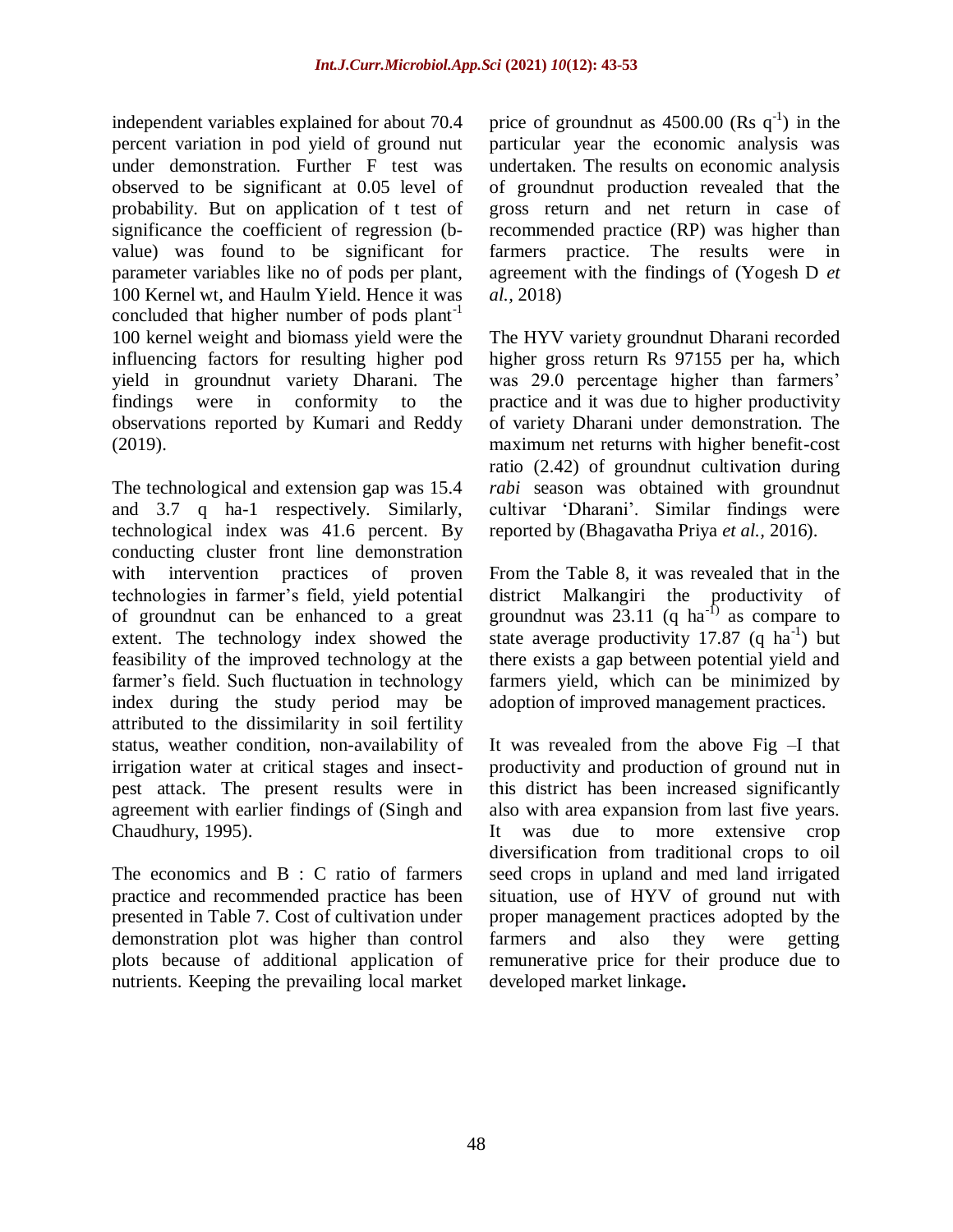| Sl.No.                  | <b>Particulars</b>          | Farmer's practice                                                            | <b>Demonstrated Technology</b>                                                                                                                                                                                |
|-------------------------|-----------------------------|------------------------------------------------------------------------------|---------------------------------------------------------------------------------------------------------------------------------------------------------------------------------------------------------------|
| 1                       | Variety                     | Kadri-6                                                                      | Dharani                                                                                                                                                                                                       |
| $\mathbf{1}$            | Seed rate                   | $100 \text{ kg}$ ha <sup>-1</sup>                                            | 125 kg ha $^{-1}$                                                                                                                                                                                             |
| $\overline{2}$          | Seed treatment              | No seed treatment                                                            | Seed treatment with Vitavax power $\omega$ 2g kg <sup>-1</sup> seed                                                                                                                                           |
| 3                       | Method of<br>sowing         | Line sowing<br>30x20cm                                                       | Line sowing with spacing $25 \times 10$ cm                                                                                                                                                                    |
| $\boldsymbol{4}$        | Fertilizer<br>application   | Irrational use of<br>nitrogenous<br>fertilizer, no<br>Sulphur application    | Fertilizer dose NPK - 20:40:40 kg. N: $P_2O_5$ : K <sub>2</sub> O ha<br><sup>-1</sup> . Along with Sulphur @ 20 kg ha-1                                                                                       |
| $\overline{\mathbf{5}}$ | Plant protection<br>measure | Use of Insecticide<br>like Dimethoate,<br>Imidacloprid and<br>Chloropyriphus | Spraying of Thiomethoxam $\omega$ 6gm/10 lit for<br>management of sucking pests, Spraying of<br>Triazophos + Deltamethrin @ 2.5 ml/lt for pest<br>management like red hairy caterpillar and gram pod<br>borer |
| 6                       | Weed<br>management          | Manual weeding at<br>$25-30$ days                                            | Manual weeding at 25-30 DAS with post emergence<br>spray of Imazethapyr @70 gm ai/ha                                                                                                                          |

# Table.1 Comparison between farmer's practices and Technology demonstrated

Table.2 Agronomical parameters of groundnut observed in farmers' field and demonstration field

| <b>Variety</b> | <b>Plant height at 90</b><br>$\mathbf{D}\mathbf{A}\mathbf{S}$ (cm) | Pods/plant<br>(No) | 100 kernel<br>weight $(g)$ | Pod vield<br>$(q \text{ ha}^{-1})$ | <b>Harvest</b><br>Index(HI) |
|----------------|--------------------------------------------------------------------|--------------------|----------------------------|------------------------------------|-----------------------------|
| Kadri-6        | 21.8                                                               |                    | 42.6                       | 17.9                               | 52.3                        |
| <b>Dharani</b> | 24.9                                                               | 22                 | 54.6                       | 21.6                               | 56.4                        |

# **Table.3** Yield performance of groundnut under farmers practice and demonstration

| <b>Cluster</b> | <b>Area</b><br>in<br>(ha) | <b>Number</b><br><b>of</b><br><b>Farmers</b> | <b>Existing</b><br>(Farmer's)<br>Yield | <b>Demonstration</b><br><b>Yield Obtained</b><br>$(q \text{ ha}^{-1})$ |            |       | <b>Cost Benefit Analysis under</b><br><b>Demonstration</b> |               |            |              |
|----------------|---------------------------|----------------------------------------------|----------------------------------------|------------------------------------------------------------------------|------------|-------|------------------------------------------------------------|---------------|------------|--------------|
|                |                           |                                              | $(q \text{ ha-1})$                     | <b>Max</b>                                                             | <b>Min</b> | Avg   |                                                            |               |            |              |
|                |                           |                                              |                                        |                                                                        |            |       | <b>Gross</b>                                               | <b>Gross</b>  | <b>Net</b> | B:C          |
|                |                           |                                              |                                        |                                                                        |            |       | Cost                                                       | <b>Return</b> | Return     | <b>Ratio</b> |
|                |                           |                                              |                                        |                                                                        |            |       | $($ Rs                                                     | (Rs)          | $($ Rs     |              |
|                |                           |                                              |                                        |                                                                        |            |       | $ha^{-1}$                                                  | $ha^{-1}$     | $ha^{-1}$  |              |
| T              | 13                        | <b>26</b>                                    | 17.3                                   | 21.8                                                                   | 18.2       | 20.46 | 41500                                                      | 92070         | 50570      | 2.22         |
| $\mathbf{I}$   | 10                        | 25                                           | 17.7                                   | 23.1                                                                   | 19.3       | 21.6  | 41500                                                      | 97200         | 55700      | 2.34         |
| Ш              | 12                        | 23                                           | 18.5                                   | 23.9                                                                   | 20         | 22.5  | 43000                                                      | 101250        | 58250      | 2.35         |
| IV             | 5                         | 10                                           | 18.2                                   | 23.1                                                                   | 19.1       | 21.8  | 40200                                                      | 98100         | 57900      | 2.44         |
|                | <b>Mean</b>               |                                              | 17.92                                  | 22.97                                                                  | 19.15      | 21.59 | 41550<br>97155<br>55605                                    |               |            | 2.34         |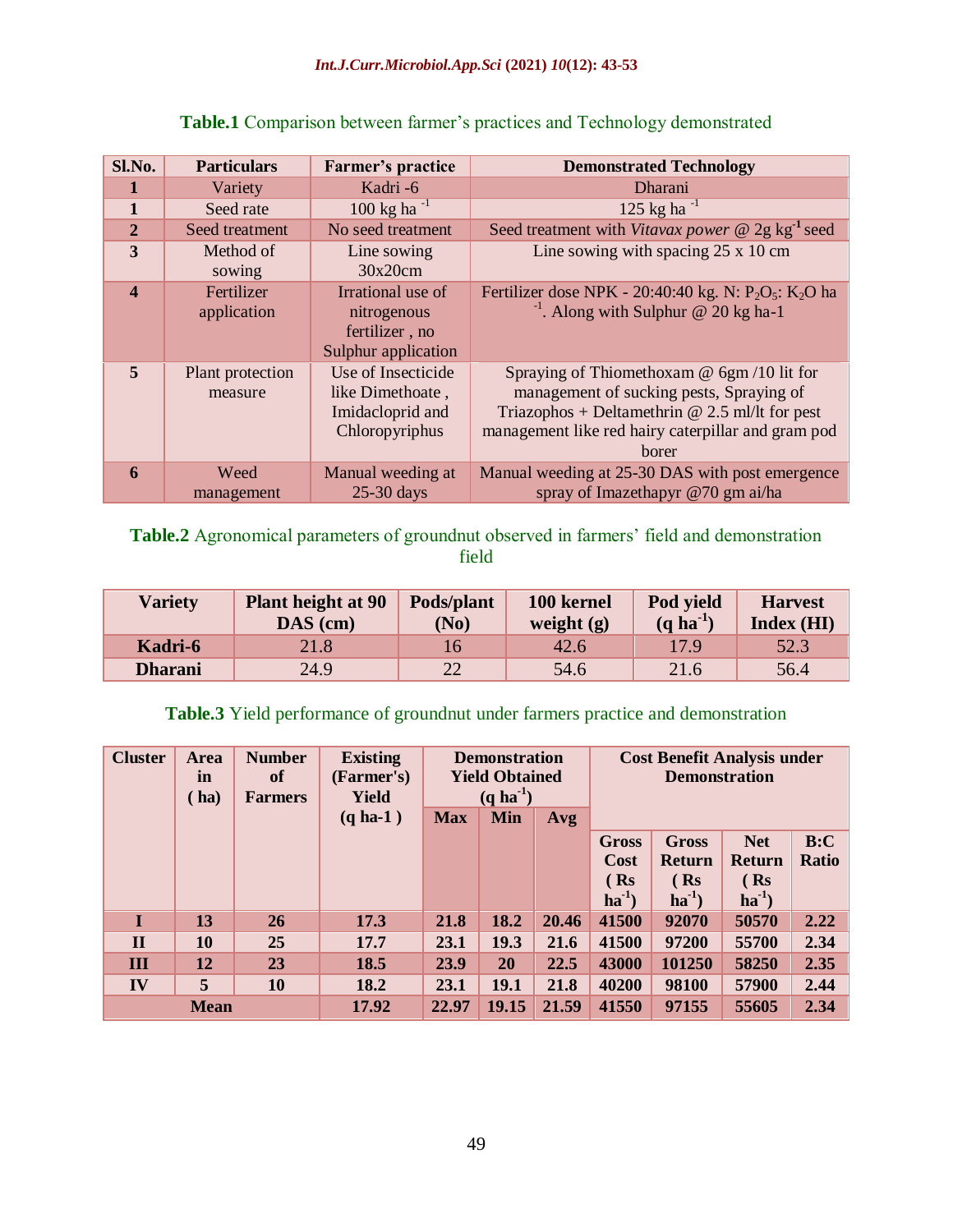#### *Int.J.Curr.Microbiol.App.Sci* **(2021)** *10***(12): 43-53**

| <b>Yield</b>           | Kadri -6<br>$(q \text{ ha}^{-1})$ |            | <b>B:C Ratio</b> |       |       |
|------------------------|-----------------------------------|------------|------------------|-------|-------|
|                        |                                   | <b>Max</b> | <b>Min</b>       | Avg   |       |
| <b>Mean</b>            | 17.92                             | 22.97      | 19.15            | 21.59 | 2.34  |
| $SEd(\pm)$             | 0.27                              | 0.43       | 0.37             | 0.42  | 0.04  |
| <b>SD</b>              | 0.53                              | 0.86       | 0.791            | 0.85  | 0.09  |
| <b>Sample Variance</b> | 0.28                              | 0.75       | 0.55             | 0.72  | 0.008 |

### **Table.4** Variance analysis of yield of groundnut varieties under demonstrations

## **Table.5** Comparison of groundnut Varity Dharani under demonstration

| <b>Treatment</b>                    | <b>Mean Yield</b><br>$(q \text{ ha}^{-1})$ | <b>SD</b> | $CV\%$ | % increase<br>over FP | 'Z' Value | p - value           |
|-------------------------------------|--------------------------------------------|-----------|--------|-----------------------|-----------|---------------------|
| Farmer's<br>practive (FP)           | 17.92                                      | 0.53      | 2.9    | 17.13                 | 7.89*     | $p(x \le Z) = 0.00$ |
| <b>Recommended</b><br>practive (RP) | 21.59                                      | 0.85      | 3.9    |                       |           |                     |

(The test statistic Z equals to 7.89, Indicates significance value at  $p=0.05$  , critical value two tail z score  $=1.96$ )

## **Table.6** Factors affecting pod yield in ground nut

| <b>Regression co efficient</b> |                                  |                                                                 |       |                      |        |  |  |  |
|--------------------------------|----------------------------------|-----------------------------------------------------------------|-------|----------------------|--------|--|--|--|
| <b>Sl.no</b>                   | Independent<br>variables         | Coefficients of partial regression $(b - value)$ Standard Error |       | t value              | F      |  |  |  |
| $\mathbf{1}$                   | Pant Ht (<br>XI                  | $-0.018$                                                        | 0.046 | 0.392                | 46.990 |  |  |  |
| $\overline{2}$                 | No of Pods<br>per<br>plant)(XII) | 0.321                                                           | 0.044 | $7.209*$             |        |  |  |  |
| $\overline{3}$                 | 100 Kernel<br>$wt$ ( $XIII$ )    | 0.014                                                           | 0.047 | $2.299$ <sup>*</sup> |        |  |  |  |
| $\overline{\mathbf{4}}$        | Haulm<br>Yield (XIV)             | 0.159                                                           | 0.027 | $6.003*$             |        |  |  |  |

R square value  $0.704$ , Adj  $R^2$  value 0.689, Standard Error  $0.734$ 

**Table.7** Technology gap, extension gap and technology index of groundnut var.Dharani under cluster frontline demonstration

| <b>Variety</b>  | Average<br>vield<br>$(q \, ha^{-1})$ | <b>Technology</b><br>gap<br>$(q \, ha^{-1})$ | <b>Extension</b><br>gap<br>$(q \text{ ha}^{-1})$ | <b>Technology</b><br>Index $(\% )$ |
|-----------------|--------------------------------------|----------------------------------------------|--------------------------------------------------|------------------------------------|
| Kadri- $6$ (FP) | 17.9                                 | 15.4                                         | 3.7                                              | 41.6                               |
| Dharani (RP)    | 21.6                                 |                                              |                                                  |                                    |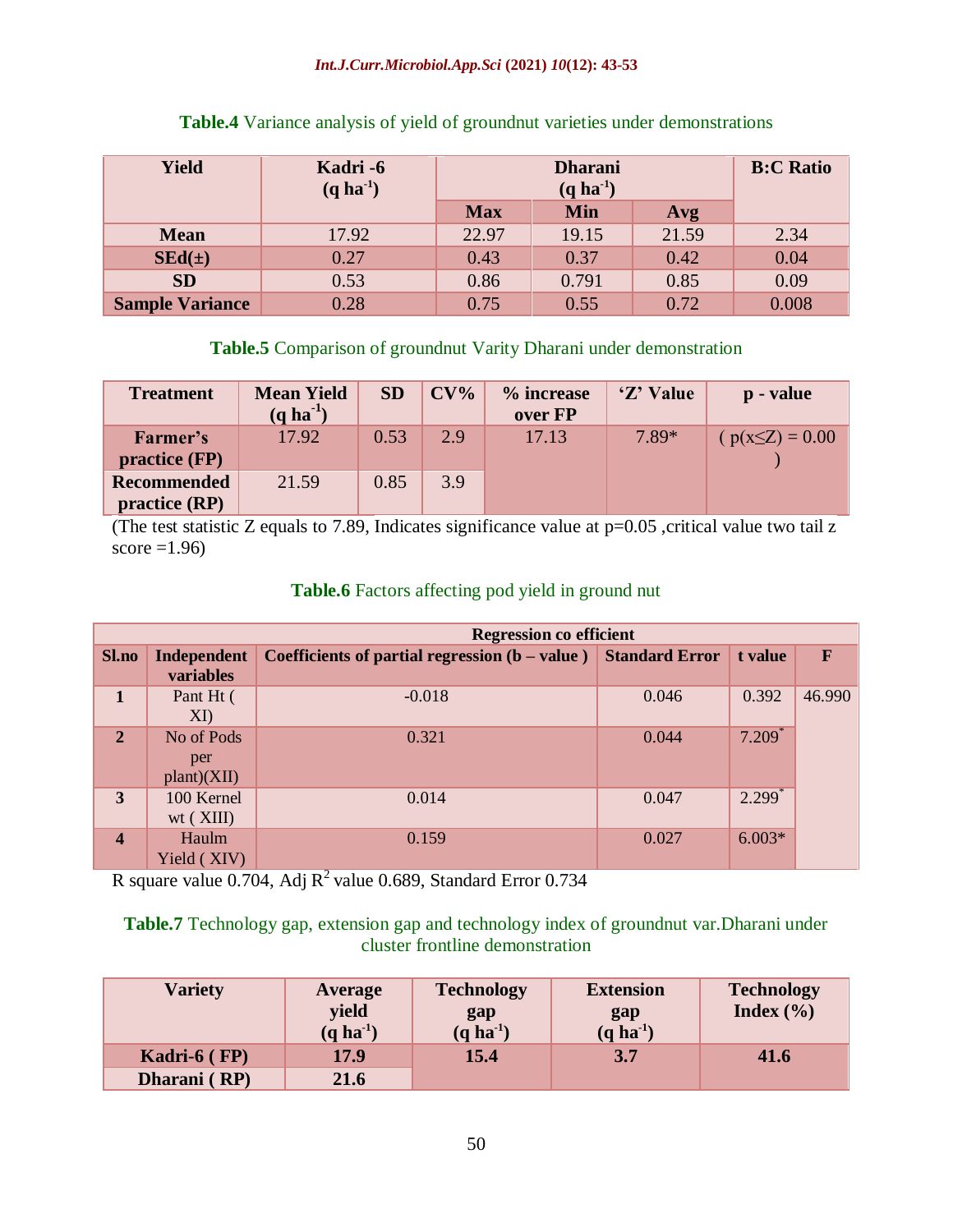#### *Int.J.Curr.Microbiol.App.Sci* **(2021)** *10***(12): 43-53**

## **Table.8** Economics and benefit cost ratio comparison between Farmers practice and recommended practice

| <b>Treatment</b>          | <b>Cost of cultivation</b><br>$Rs$ ha <sup>-1</sup> ) | <b>Gross Return</b><br>$(Rs \text{ ha}^{-1})$ | <b>Net Return</b><br>$($ Rs ha <sup>-1</sup> $)$ | <b>B:C</b> ratio |
|---------------------------|-------------------------------------------------------|-----------------------------------------------|--------------------------------------------------|------------------|
| Farmer's practice (FP)    | 32500                                                 | 75285                                         | 42785                                            | 2.21             |
| Recommended practice (RP) | 40000                                                 | 97155                                         | 57115                                            | 2.42             |

(Market price of ground nut pod was Rs 4500.00 per quintal)

### **Table.9** Area, production and productivity of groundnut in Malkangiri district in comparison with state Odisha

|           |             | Odisha            |                     | <b>Malkangiri</b> |                   |                     |
|-----------|-------------|-------------------|---------------------|-------------------|-------------------|---------------------|
| Crop      | <b>Area</b> | <b>Production</b> | <b>Productivity</b> | <b>Area</b>       | <b>Production</b> | <b>Productivity</b> |
|           | $(900)$ ha) | (900MTs)          | $(a ha-1)$          | (000'ha)          | (900MTs)          | $(a ha-1)$          |
| Groundnut | 267.68      | 478.33            | 17.87               | 19.34             | 44.68             | 23.11               |

### **Table.10** Groundnut area in different blocks of Malkangiri district *(Year 2020-21)*

| Name of the block | Area(ha) | % of total ground nut area | <b>Rank</b>  |
|-------------------|----------|----------------------------|--------------|
| Malkangiri        | 1425.0   | 7.37                       | Ш            |
| Korukonda         | 6973.0   | 36.05                      | $\mathbf{I}$ |
| Mathili           | 56.0     | 0.29                       |              |
| Kalimela          | 9855.0   | 50.95                      |              |
| Podia             | 936.0    | 4.84                       | IV           |
| Khairput          | 50.0     | 0.26                       | VI           |
| K. Gumma          | 47.0     | 0.24                       |              |

(District Agriculture *rabi* strategy report 2020-21)

## **Fig.1** Trend Analysis of production and productivity in ground nut in Malkangiri

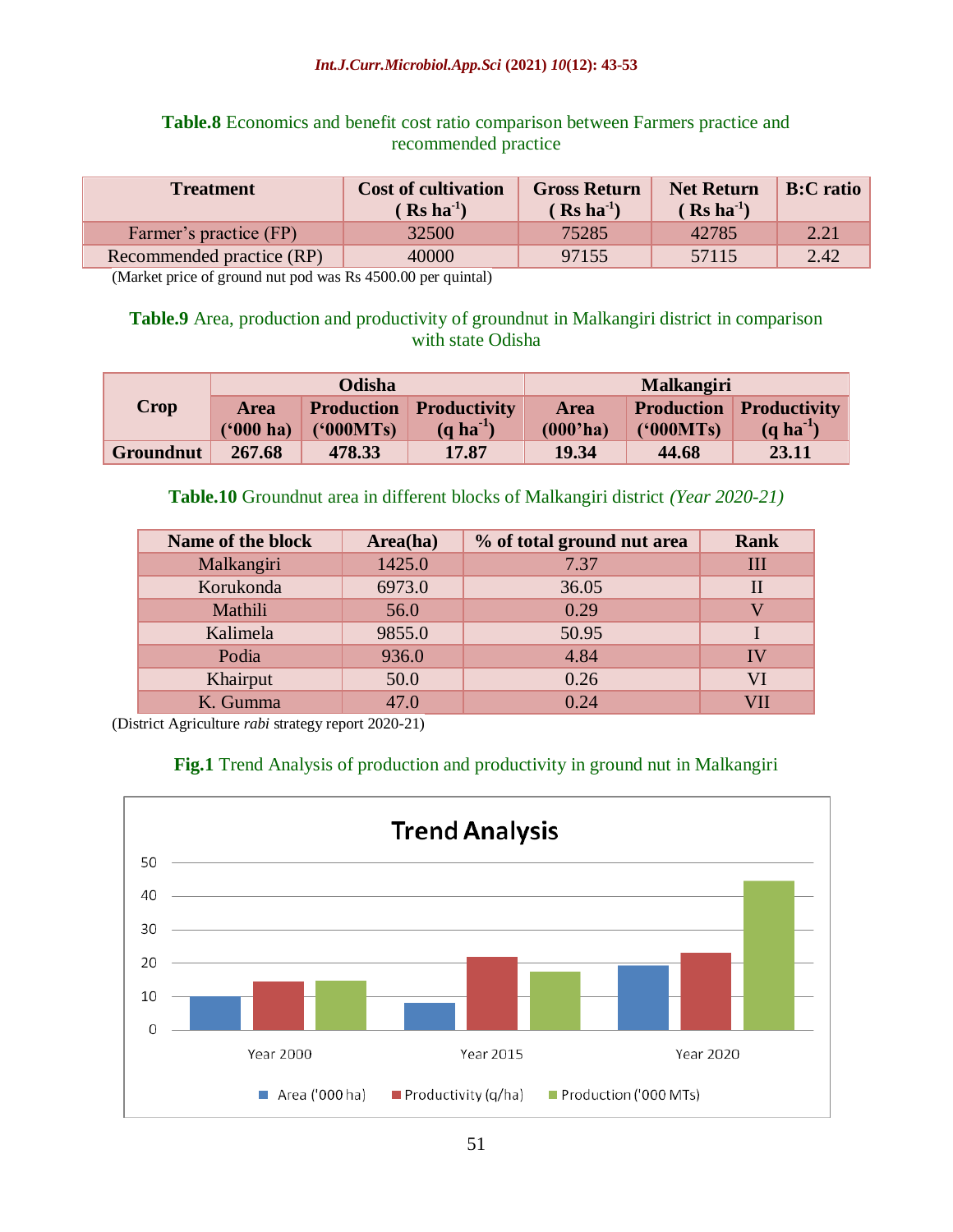

**Fig.2** Groundnut area in different blocks of Malkangiri district *(Year 2020-21)*

Total area covered in Malkangiri district under groundnut in the year 2020-21 in *rabi* season was 19342 ha as per the district agricultural statistics. Groundnut area is highest in Kalimela block and it was due to assured irrigation facility and suitable soil type for groundnut cultivation in this block, followed by Korukonda and Malkangiri block.

The principal reasons for lower productivity of groundnut in case of existing farmers practices in the district Malkangiri, were lack of knowledge among the farmers about cultivation of groundnut with modern technology, unawareness of improved varieties and improper fertilization, crop loss at the time of various stages of crop production and severe weed infestation in crop at critical stages. From the above findings it was revealed that groundnut variety Dharani recorded more number of pods per plant, higher pod yield, good withstand under drought condition and performed very well compared to Kadri-6. By adopting the scientific methods and technological practices of groundnut cultivation farmers can reduce the technological gap to a considerable extent thus leading to higher productivity of groundnut in the district. Yield improvement in groundnut under demonstration was due to combined effect of high yielding variety Dharani, balanced nutrients with Sulphur

application and adoption of improved plant protection measures. It was concluded that the CFLD programme taking high yielding ground nut variety Dharani was a successful tool for enhancing the production and productivity of groundnut in the district. Farmers are convinced with variety Dharani, as the crop did not suffer from a dry spell of 18-22 days without rain. Thus, groundnut variety Dharani would be better option for cultivation during *rabi* season for Malkangiri district.

#### **Acknowledgement**

Authors are thankful to Odisha University of Agriculture and Technology, Bhubaneswar, 751003, Odisha and ICAR- ATARI, Kolkata.

### **Ethical Approval**

This article does not contain any studies with human participants or animals performed by any of the authors.

#### **References**

Bhagavatha Priya T., Subramanyam D., Sumathi V., Naidu M. V. S. (2016) Growth Characters and Yield of Early *Kharif* Groundnut As Influenced By Varieties and Plant Populations, IOSR Journal of